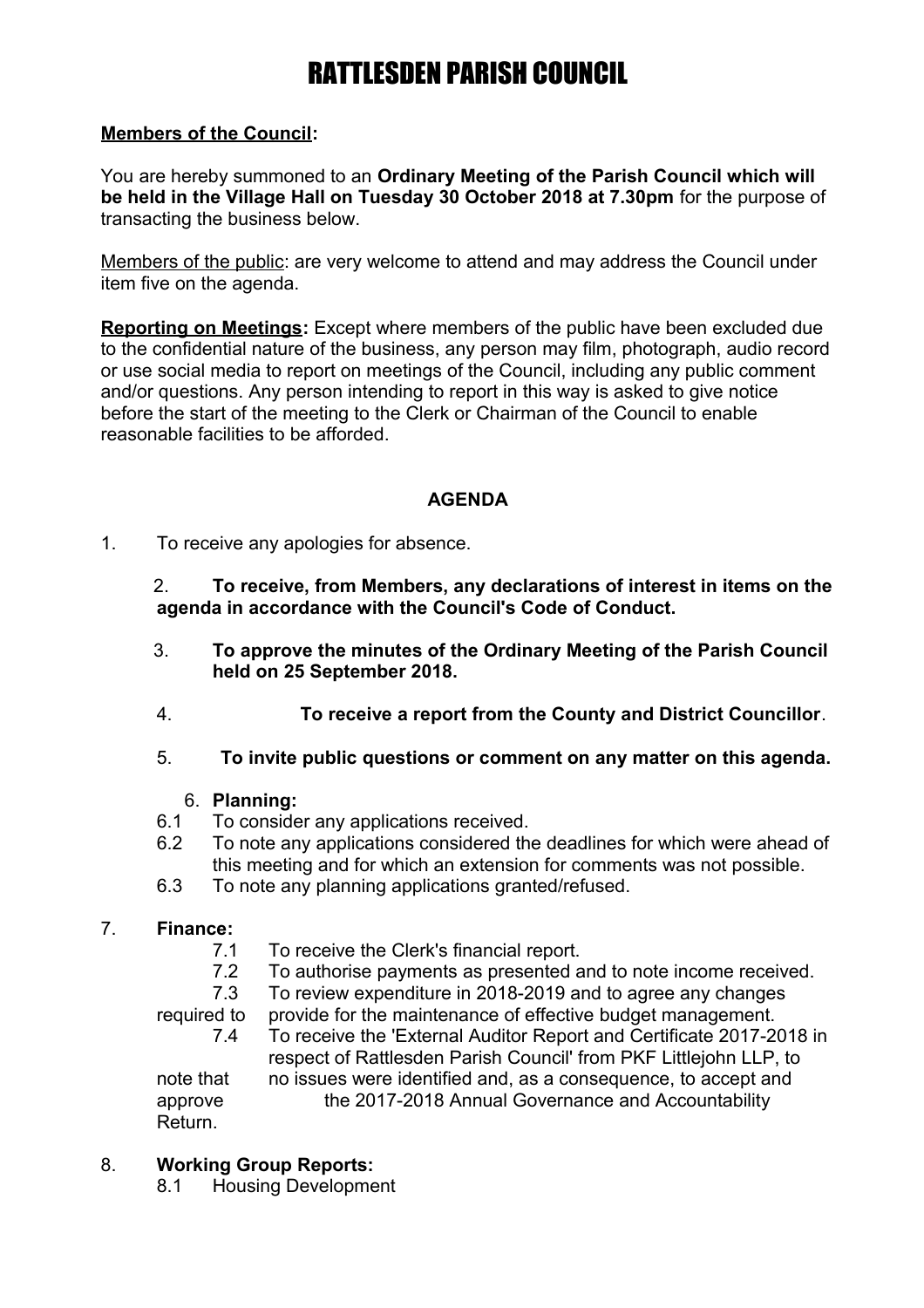### 8.2 Finance and Development

#### 9. **Kerbing:**

To review the way forward to the potential projects in Birds Green and at Cemetery Green in the light of recent correspondence from Suffolk Highways and to take action as appropriate.

#### 10. **Council Governance:**

- 10.1 To consider any new legislation, codes or regulatory issues and to take action as appropriate.
- 10.2 To determine if any Council decisions or actions impact upon its risk register, policies and/or internal controls.

#### 11.**Correspondence:**

To consider the list of correspondence received and to take action as appropriate.

### 12.**Parish Clerk's Report.**

## 13.**Matters to be brought to the attention of the Council either for information or for inclusion on the agenda of a future Ordinary Meeting.**

#### 14.**Next Meeting:**

To note that the next Ordinary Meeting of the Parish Council is scheduled for Tuesday 27 November in the Village Hall beginning at 7.30pm.

Theel

Parish Clerk: Doug Reed, Proper Officer of the Council Address: Second Thoughts, Church Road, Elmswell IP30 9DY

Tel: 07843850019 E-mail: [rattlesdenpc@live.co.uk](mailto:rattlesdenpc@live.co.uk)

Published: 23 October 2018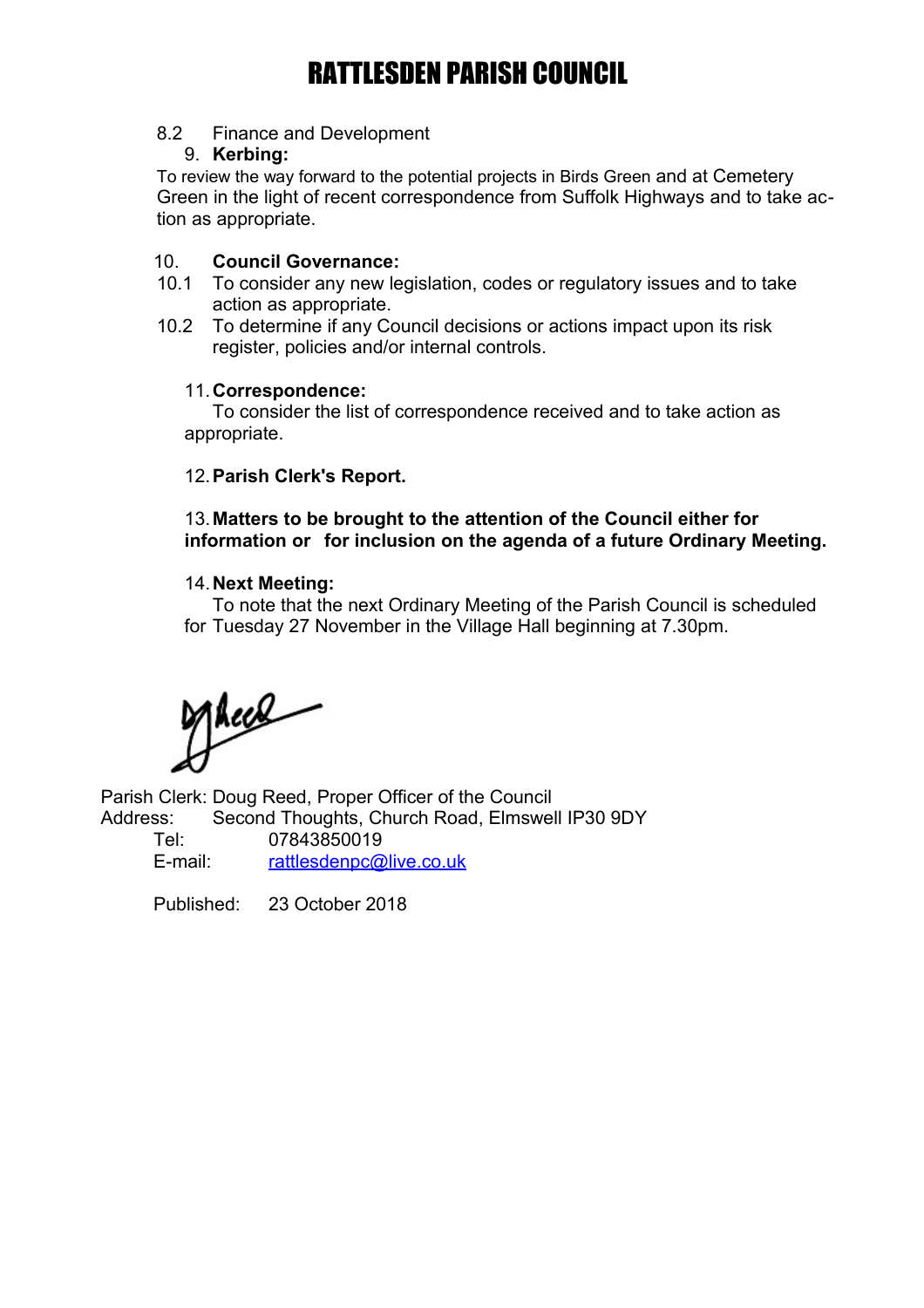## **Report to the Ordinary Meeting of 30 October 2018**

#### **Agenda Item 11: Correspondence Received**

For more information on any item listed below (not otherwise circulated) or you require a copy of any correspondence then please do not hesitate to contact the Clerk.

|   | <b>From</b>                                      | <b>Subject</b>                                                                                                    | <b>Action</b>                    |
|---|--------------------------------------------------|-------------------------------------------------------------------------------------------------------------------|----------------------------------|
|   | Resident                                         | E-mail regarding overgrown<br>vegetation in Poy Street Green.                                                     | Forwarded to<br>all councillors. |
|   | <b>Suffolk</b><br><b>Highways</b>                | Various e-mails containing<br>queries and more about Parish<br>Council kerbing intentions.                        | Responses<br>provided.           |
|   | <b>Mid Suffolk</b><br><b>District</b><br>Council | <b>Community Infrastructure Levy</b><br>and parish council bids for<br>funding.                                   | Forwarded to<br>all councillors. |
|   | <b>CIIr Otton</b>                                | <b>Pursuing the County Council</b><br>Cabinet member for highways<br>over the Buffer Depot in High<br>Town Green. | Forwarded to<br>all councillors. |
| 5 | Resident                                         | Concerns about speeding in the<br>village.                                                                        | Forwarded to<br>all councillors. |

**NB: Circulars are not normally listed unless they have any possible relevance to the Council; likewise, correspondence which has been received which relates to specific agenda items and has been circulated for those items, e.g. planning applications and decisions, and quotations for work.**